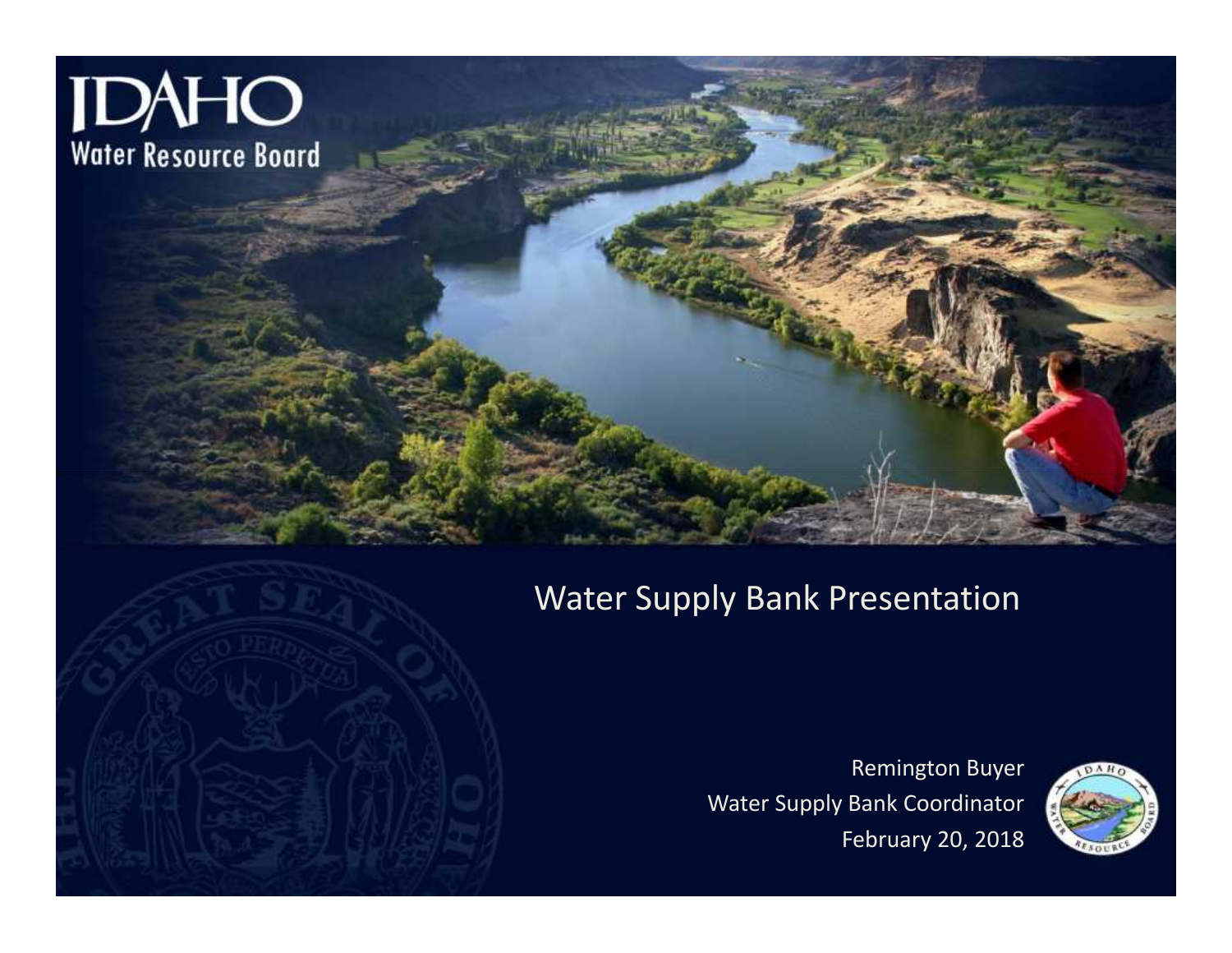









### The Idaho Water Supply Bank

The **Water Supply Bank** is a water exchange market operated by the Idaho Water Resource Board, through the Director of the Department of Water Resources, in association with local rental committees and water districts, to facilitate the **acquisition and voluntary exchange of water rights** in Idaho, to satisfy *new and supplemental water uses*.

WSB operates pursuant to Section 42-1761 through 42-1766 Idaho Code, and Idaho Administrative Code IDAPA 37.02.03 – Water Supply Bank Rules.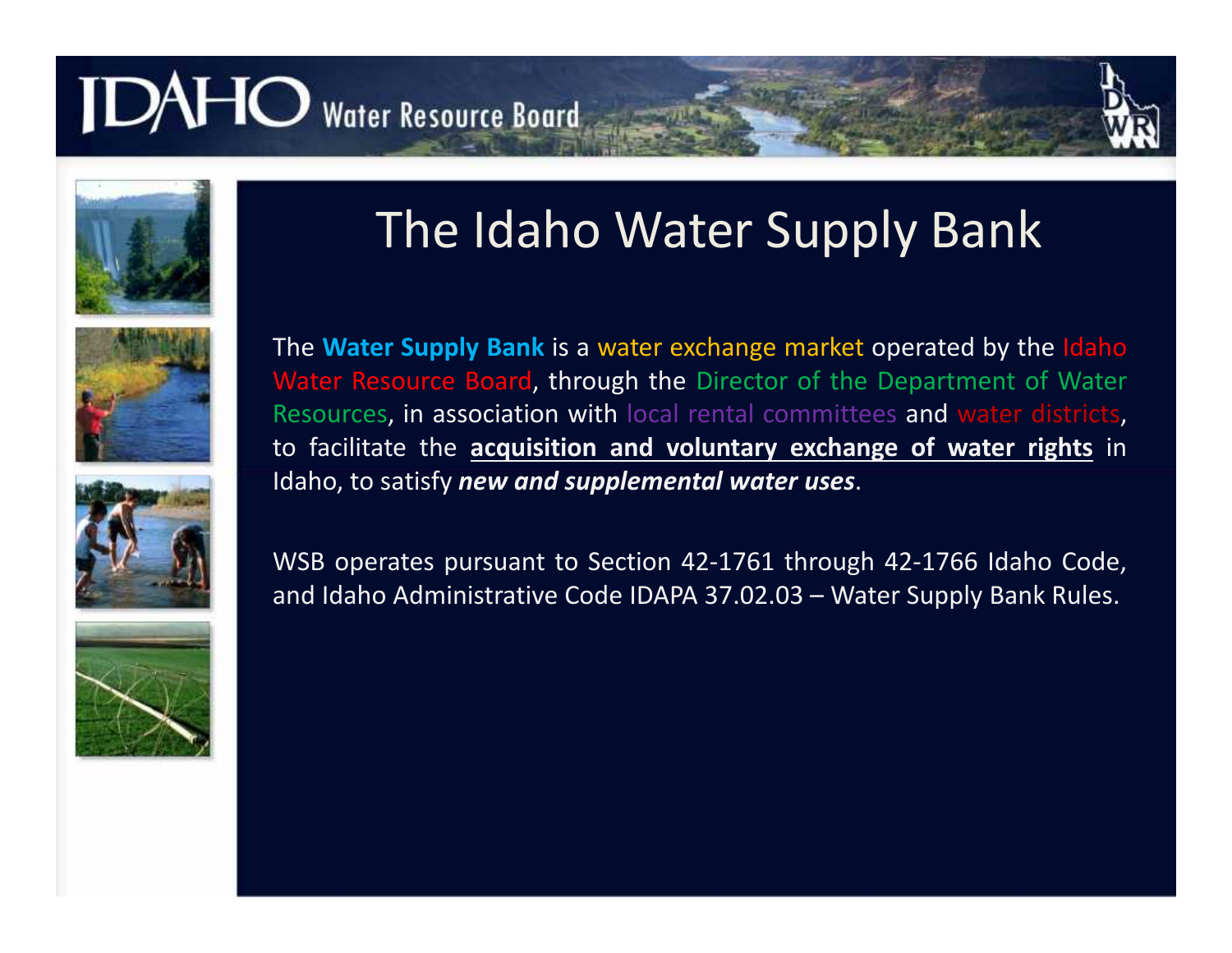







### The Idaho Water Supply Bank

#### **The Board's Water Supply Bank**

The water exchange market operated by the Board, through the Director of the Department of Water Resources, to facilitate marketing of water rights.

#### **Local Rentals Pools**

A market for exchange of stored water, administered by local water districts and operated pursuant to the adopted procedures of a local committee, as designated by the Idaho Water Resource Board and authorized by the Director of the Department of Water Resources.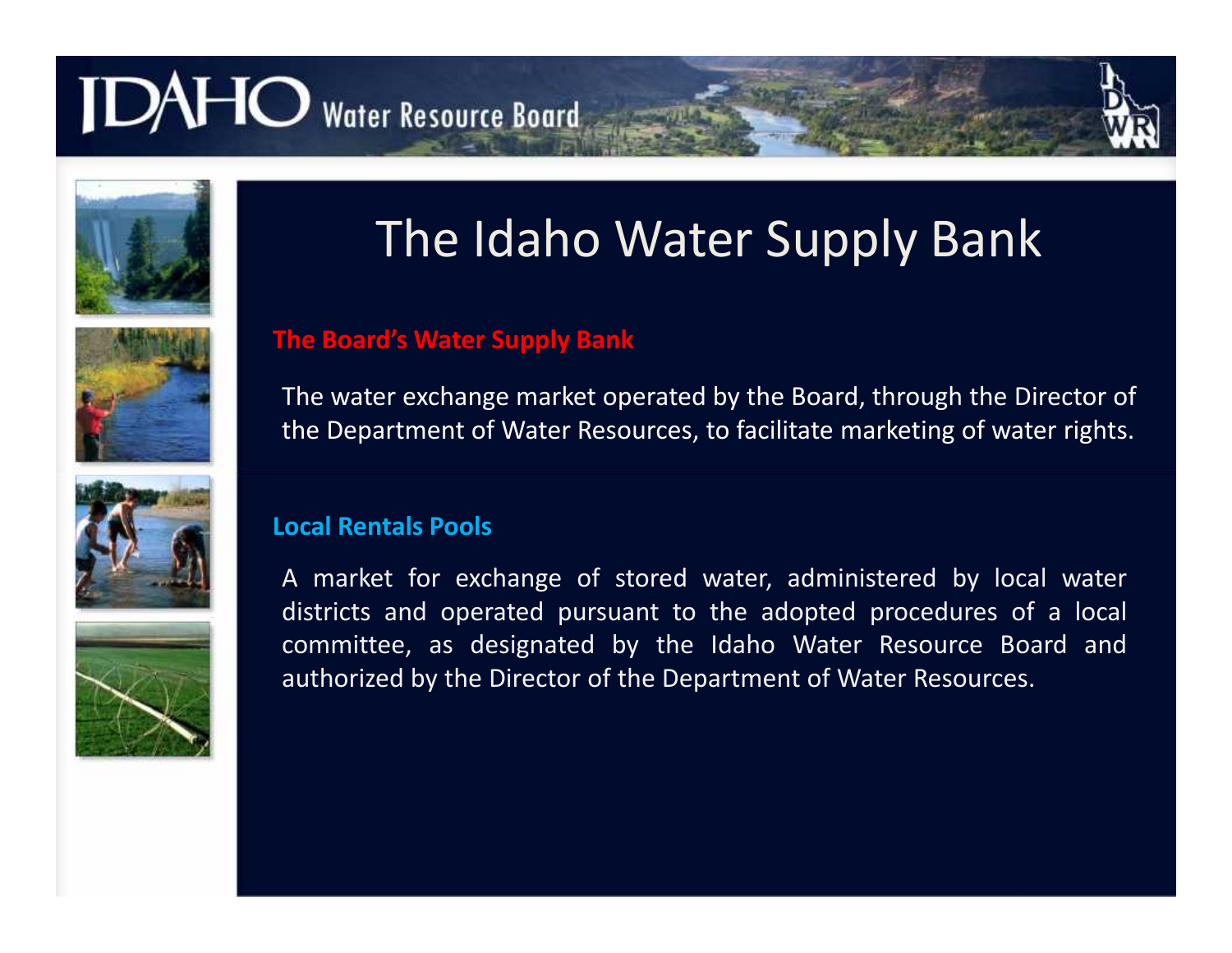









### The Idaho Water Supply Bank

A water user who demonstrates a reduction in an authorized use of water can lease their water right(s) into the Water Supply Bank.

A water user seeking an authorization for a new or supplemental use of water can request to rent water rights from the Bank to satisfy their water use needs.

*The maximum extent of water use permissible under a Water Supply Bank rental is constrained by the accomplished reduction in beneficial water use via the lease of a water right to the Water Supply Bank*